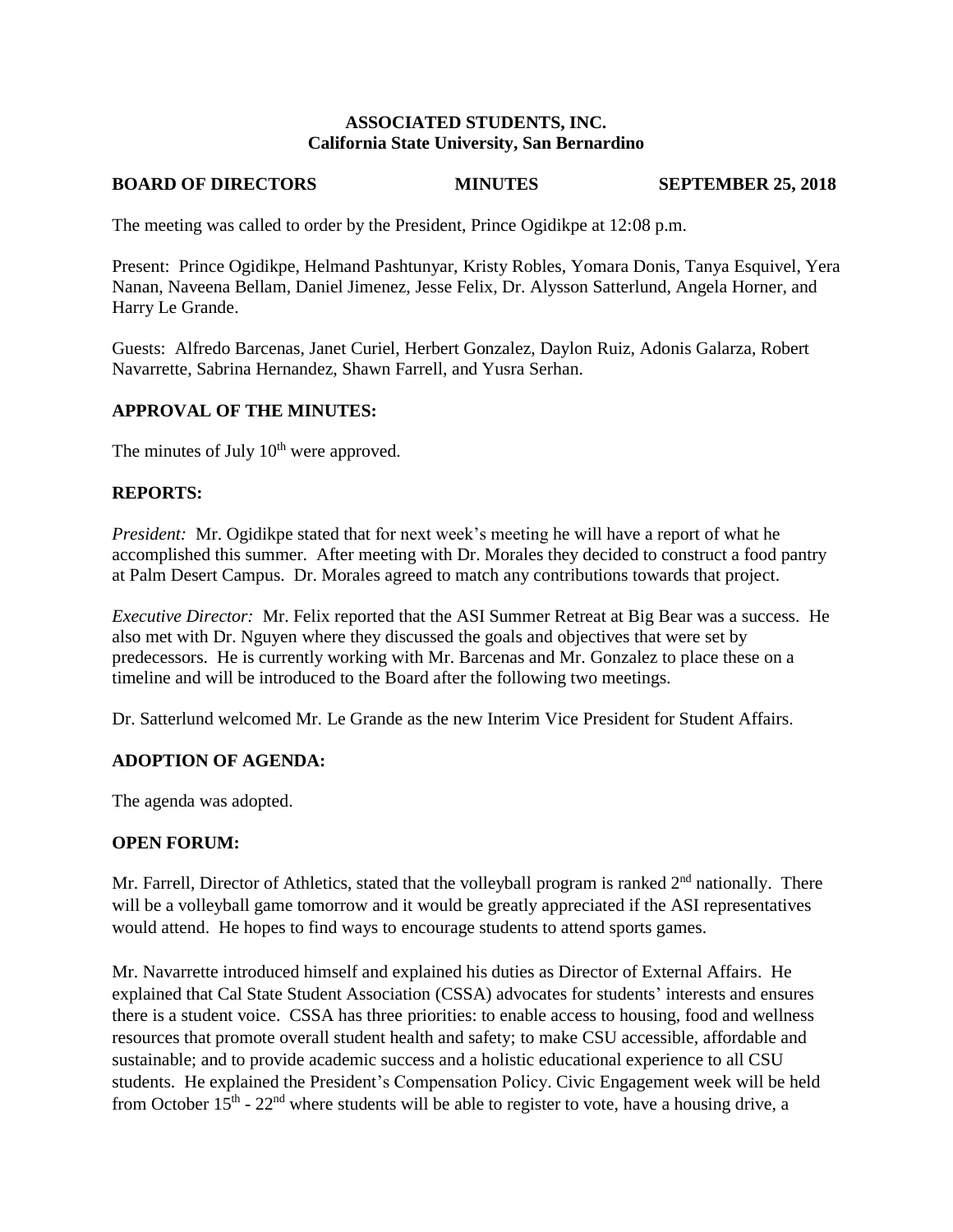congressional debate and a democracy fair.

Ms. Serhan stated that there are vacant spots on committees and she encouraged students to apply. She requested that the Board encourage students who are part of Services to Students with Disabilities to apply for the Campus Accessibility Advisory Committee.

Ms. Curiel stated that planners are being distributed this week.

Mr. Felix explained that there were mistakes made on the planners, lowering the cost to ASI.

## **OLD BUSINESS:**

# **BD 31-18 M/S Donis/Jimenez: Revision of the Club Allocation Budget Policy. (Fifth Reading)**

Mr. Barcenas introduced himself and his role as the Policies and Legislative Specialist. He explained that CAB provides funds for clubs and organizations to support them in having a successful event. He clarified that this is the fifth reading of the policy which was reviewed by last years' Board. He reviewed previous changes made to the policy: the amount in section 3 (7), subsection b was amended from \$1,700.00 to \$2,100.00; the amount in section 3, subsection 9 was amended from \$500.00 to \$800.00. Since Palm Desert Campus does not have food services similar to Sodexo, the policy allows exceptions in terms of purchase orders for these services.

Mr. Felix stated another amendment made in section 3, subsection 10 to read that "All clubs/organizations are eligible for (2) revenue generating events other than charity events per academic year, but no more than one per quarter/semester".

Discussion followed. Passed (10/0/1).

## **NEW BUSINESS:**

## **BD 43-18 M/S Bellam/Esquivel: Approval of the ASI Hospitality Policy. (First Reading)**

Ms. Donis explained that this policy establishes guidelines and procedures for funds utilized in respect to hospitality accounts. She stated that anyone requesting funds should fill out a hospitality request form.

Mr. Felix informed the Board that this policy was created in response to the Chancellor's office request to have a hospitality policy in effect.

Mr. Barcenas explained that each policy requires a minimum of two readings.

## **BD 44-18 M/S Nanan/Bellam: Approval of the ASI mission statement.**

Mr. Ogidikpe read the ASI mission statement to the Board. Passed.